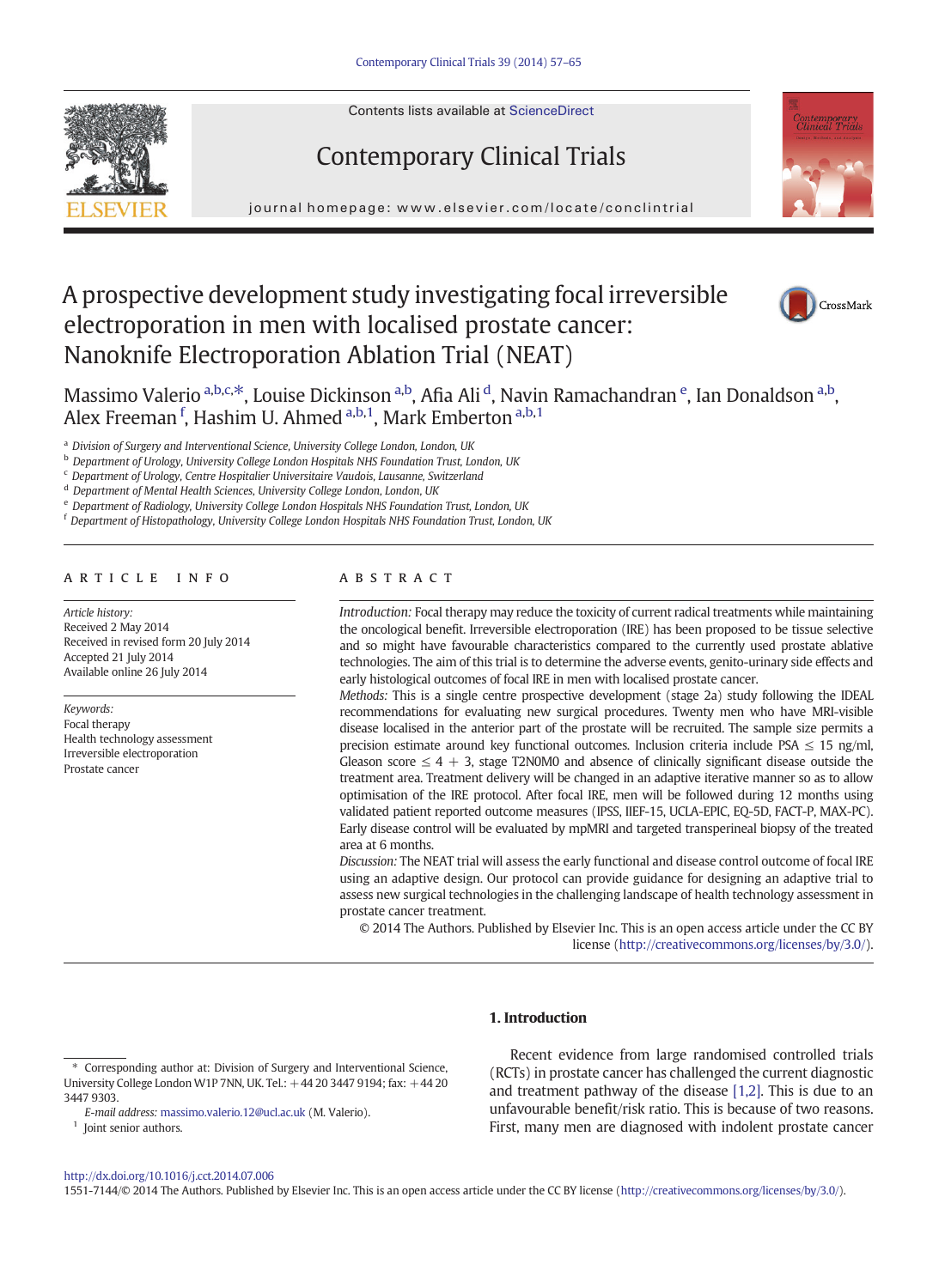which do not impact on his quality of life or life expectancy [\[3,4\]](#page-7-0). Second, when treatment is given, it is applied in a radical whole-gland manner (using surgery or radiotherapy) which causes collateral tissue damage and side effects. In summary, erectile dysfunction, urinary incontinence and bowel toxicity occur in about 40–95%, 10–20% and 5–35% of men undergoing radical therapy, respectively [\[5\].](#page-7-0)

As a result, one strategy that has been proposed to mitigate the harms of the current pathway is focal therapy. This involves targeting therapy to the area of the prostate harbouring clinically significant disease (cancer that is not indolent and requires treatment), while sparing the rest of the gland. Indeed, by preserving prostatic tissue and the important structures surrounding the prostate — such as external urinary sphincter, neurovascular bundles, bladder neck, and rectum — the toxicity profile decreases significantly. A recent systematic review has shown that various sources of energy have been used for focal therapy [\[6\].](#page-7-0) Overall, erectile dysfunction, urinary incontinence and bowel toxicity were lower and ranged from 0 to 46%, 0 to 5% and 0 to 33%, respectively [\[6\]](#page-7-0). Cancer-control outcomes demonstrated residual cancer in 4–50% of men having a biopsy after treatment, although only 0–17% of residual disease was deemed clinically significant [\[6\].](#page-7-0)

Currently, most of the energy sources used in a focal manner utilise a thermal effect to destroy prostatic tissue: cryotherapy uses temperatures below  $-40$  °C and high-intensity focused ultrasound therapy (HIFU) use temperatures above  $+60$  °C [\[6,7\].](#page-7-0) Thermal tissue destruction may have some drawbacks. First, it is non-selective towards the different structures (nerves, stroma, vasculature, glands) of the prostate and collateral damage could still occur. Second, especially with high temperatures, the heat-sink effect of intra- and extra-prostatic vessels (which can dissipate the energy) can lead to under-treatment. Third, the precision required to treat an area of prostate to within millimetre accuracy may be lacking. New technologies in the field might combine better cancer control outcomes with enhanced tissue preservation.

Irreversible electroporation (IRE) is a promising new technology. By using low voltage direct electric current, IRE permanently damages the cell membrane, and leads to cell death with no thermal effect [\[8\]](#page-7-0). IRE has been used for the treatment of localised and metastatic tumours in other solid organ malignancies such as kidney, liver, pancreas and lung [\[9\].](#page-7-0) It has some potential advantages that might lend itself to focal therapy in prostate cancer. First, the tissue outside the electrical field is theoretically not compromised since there is no effect in those areas [\[8\]](#page-7-0). Second, the treatment has shown tissue-selectivity in pre-clinical studies, so that collagenous structures — such as vessels, nerves and the urethra seem not to be affected [\[8,10,11\].](#page-7-0)

As a result, we hypothesised that IRE would lead to low rate of side-effects when applied in a focal manner to men with clinically significant localised prostate cancer. To date, IRE has been used only in one proof of concept study with no intention to treat [\[12\].](#page-7-0) As a consequence, we followed the IDEAL guidelines for evaluating surgical innovation which recommends stages of evaluation and is mirrored upon the UK Medical Research Council's (MRC) Guidelines of evaluation complex interventions [\[13,14\].](#page-7-0)

The optimal trial design for ablative therapies has been debated and discussed in detail by numerous consensus groups of clinicians and methodologists [15–[17\].](#page-7-0) The FDA in the US has also recently held a panel discussion in 2013 to look into this area [\[18\]](#page-7-0). The key problem has been in deciding on a trial design that shows benefit to patients. While side-effects could be measured in the short-term, disease control in a cancer which has a long natural history, is difficult to determine objectively. Our NEAT protocol, we believe, provides an exemplar of an adaptive design that would potentially answer the question about whether there is benefit in terms of reduced side-effects as well as provide robust data on the disease control outcomes in the short and medium term so that novel therapies can be approved in a timely manner to benefit men with prostate cancer.

#### 2. NEAT protocol

#### 2.1. Study management

NEAT is an investigator led single arm interventional adaptive trial compliant to the MRC guidelines for evaluating complex procedures, and to stage 2a (prospective development study) according to the IDEAL guidelines. Investigators from University College London (UCL) designed the protocol, considering feedback from the National Cancer Research Institute (UK) Prostate Clinical Studies Group as well as from patient representatives. The study is sponsored by UCL, and will be run at the University College London Hospital. The Joint Research Office of the local Research & Development unit is responsible for monitoring patients' safety and adherence to good clinical practice. The trial steering committee (TSC) is composed of an independent chair, the co-principal investigators, the study coordinators, a patient representative, two experts in the field and the study statistician. The independent data monitoring committee (IDMC) includes an independent chair expert in the field of prostate cancer therapy, a trial unit manager and a senior statistician (all of whom are independent of the study). This trial is registered in the clinicaltrials.gov database (NCT01726894).

#### 2.2. Study population eligibility

Men with histologically proven MRI-visible prostate cancer localised in the anterior part of the prostate. Therefore, only men with disease in the transition area, the anterior fibromuscular stroma or the peripheral zone of the prostate located in front of the urethra will be considered eligible. Presence of clinically significant disease outside the treated area represents an exclusion criteria, but insignificant disease left untreated is acceptable. A complete list of the eligibility criteria is given in [Table 1.](#page-2-0)

In this study, we use a definition specifically derived for transperineal biopsies, as those definitions based on transrectal biopsies have no proven validity in biopsies taken transperineally. Our definition is based on the presence of any positive core with primary or secondary Gleason pattern  $\geq 4$  (i.e., 3 + 4) or  $4 + 3$ ), and/or a maximum cancer core length  $\geq 4$  mm. Insignificant disease is defined as opposite as Gleason  $3 + 3$  with maximum cancer core length of 3 mm or less.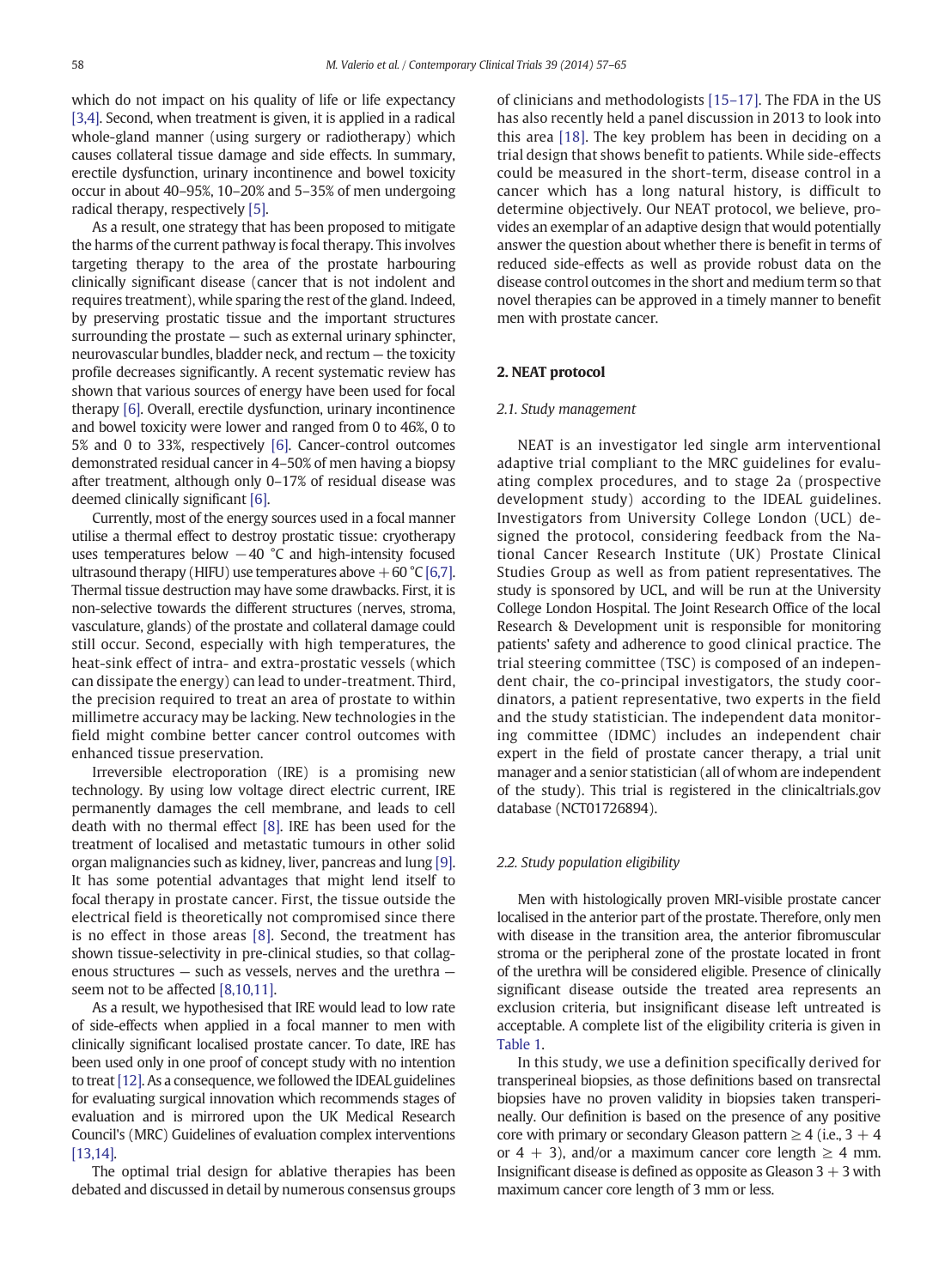## <span id="page-2-0"></span>Table 1

Inclusion and exclusion criteria for the NEAT trial.

- Inclusion criteria
- Histologically proven prostate cancer, Gleason score  $\leq 7$ .
- An anterior visible lesion on mpMRI, that is accessible to Irreversible Electroporation.
- Transperineal prostate biopsies (template mapping and/or zonal and targeted) correlating with clinically significant lesion in the area of the MR-visible lesion.
- Absence of clinically significant histological disease outside of the planned treatment zone.
- Stage radiological T1-T3aN0M0 disease, as determined by local guidelines.
- Serum PSA  $\leq$  15 ng/ml.
- Age  $\geq$  40 years and life expectancy of  $\geq$  10 years.
- Signed informed consent by patient.
- An understanding of the English language sufficient to understand written and verbal information about the trial and consent process.

Exclusion criteria

- Men who have had previous radiation therapy to the pelvis.
- Men who have had androgen suppression/hormone treatment within the previous 12 months for their prostate cancer.
- Men with evidence of metastatic disease or nodal disease outside the prostate on bone scan or cross-sectional imaging.
- Men with a non-visible tumour on mpMRI.
- Men with an inability to tolerate a transrectal ultrasound.
- Men with latex allergies.
- Men who have undergone prior significant rectal surgery preventing insertion of the TRUS probe (decided on the type of surgery in individual cases).
- Men who have had previous NANOKNIFE, HIFU, cryosurgery, thermal or microwave therapy to the prostate.
- Men who have undergone a Transurethral Resection of the Prostate (TURP) for symptomatic lower urinary tract symptoms within the prior 6 months. These patients may be included within the trial if deferred from consent and screening until at least 6 months following the TURP.
- Men not fit for major surgery as assessed by a consultant anaesthetist.
- Men unable to have pelvic MRI scanning (severe claustrophobia, permanent cardiac pacemaker, metallic implant etc likely to contribute significant artefact to images).
- Presence of metal implants/stents in the urethra.
- Men with renal impairment with a GFR of  $<$  35 ml/min (unable to tolerate Gadolinium dynamic contrast enhanced MRI).

### 2.3. Trial design

The trial flow and the visit schedule are displayed in Figs. 1 and 2, respectively.

#### 2.3.1. Trial entry

It is of key importance to well select men who are likely to benefit from focal treatment in which significant disease is localised in only one part of the gland. To avoid the possibility of leaving clinically significant cancer untreated, all patients undergone state-of-the-art accurate imaging and tissue sampling. Only men in which imaging and histology are concordant in localising disease in the anterior part of the prostate were eligible.

A mpMRI will be performed in a 1.5 Tesla or 3 Tesla scanner and a pelvic phased array receiver with a pelvic coil using a standardized protocol as described elsewhere [\[19\].](#page-7-0) The protocol includes T2-weighted, dynamic contrast enhanced and diffusionweighted images. The sequences used and the reporting method will follow those laid down by the European society of uroradiology [\[20\].](#page-7-0) The images will be evaluated and reported by





experienced radiologists who will score the likelihood of significant disease in a zonal fashion following international guidelines [\[21\]](#page-7-0). MpMRI of the prostate using this protocol has been shown to be able to rule out clinically significant disease with a negative predictive value at 90–95% in centres of excellence when compared to accurate reference tests [\[22,23\]](#page-7-0).

All men will need also to undergo accurate biopsy using the transperineal route. Both template prostate mapping with 5 mm sampling density and zonal template biopsy with targeted biopsy of MR-derived targets will be accepted. These tests have been shown to be comparable in terms of diagnostic accuracy and both yield a NPV again around 90–95% [24–[27\].](#page-7-0)

While no single test can definitely rule out clinically significant disease, the combination of accurate imaging and histology minimises (although not eliminates) the possible miss-classification of untreated areas.

All men with a new diagnosis of prostate cancer are counseled about all standard radical therapeutic options. Those meeting the inclusion criteria for the NEAT trial are offered a patient information sheet, and to attend a screening and consent visit if interested. The consent, medical history, physical examination, and blood tests including a PSA test are collected. At baseline, a number of validated patient reported outcome measures (PROMs) are completed: International Prostate Symptom Score (IPSS) and IPSS Quality of Life (IPSS-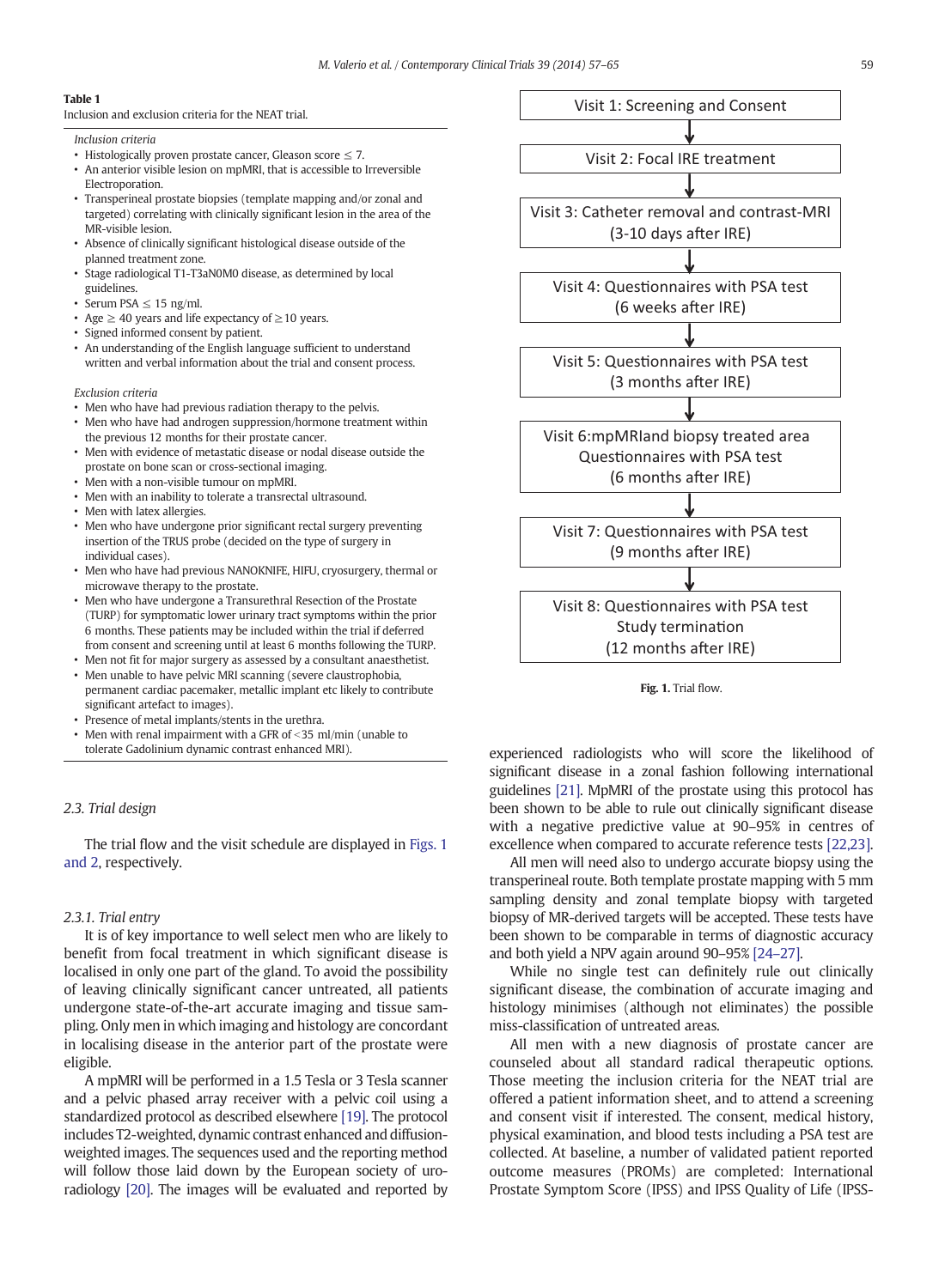QoL), 15-Item International Index of Erectile Function (IIEF-15), UCLA Expanded Prostate Cancer Index Composite (EPIC) urinary and bowel domains, EQ-5D Health related Quality-oflife, Functional Assessment of Cancer Therapy for Prostate (FACT-P) and Memorial Anxiety Scale for Prostate Cancer (MAX-PC) [28–[30\].](#page-7-0) Patients are also asked whether they want to participate to an optional embedded qualitative study aiming to assess patients' satisfaction with alternative electronic forms of follow-up.

#### 2.3.2. Focal irreversible electroporation

Under general anaesthesia and deep muscle paralysis, a suprapubic catheter or a urethral catheter, in case of contraindication to a suprapubic catheter, are inserted. The 19 G electrode-needles are inserted via a transperineal approach under transrectal ultrasound (TRUS) guidance using a brachytherapy grid. The electrical field in IRE is created by positioning electrodes to the margins of the tumour (Nanoknife™, AngioDynamics, New York, USA). The number of electrodes used is dependent on the size and the shape of the lesion to treat [\(Fig. 3](#page-4-0)). Usually, four electrodes are required to cover a discrete lesion within the prostate, although one additional electrode may be needed in larger lesions. The device will be set to deliver 90 pulses with a pulse length at 70 μs in order to achieve an electrical field between 20 and 40 A. This current has been shown to cause complete ablation in the target area without causing heating effect, which in turn is possible when the current is higher [\[31\]](#page-7-0).

In this study, to allow precise placement of the electrodeneedles, a MR/TRUS fusion device is used. Various studies have previously shown that integrating mpMRI images to real-time TRUS images can be beneficial to better target intra-prostatic tumours for biopsy and one previous study has shown that fusion is feasible with HIFU focal therapy [32–[34\].](#page-7-0) In the NEAT trial we will use a high accuracy MR/TRUS fusion device (SmartTarget) that by non-rigid registration compensates for the distortion of the prostate [\[35,36\].](#page-7-0) This fusion device is currently under development and commercialisation at UCL. Since this is a pilot study, and the accuracy of this software is yet to be defined for IRE focal therapy, the surgeon is free to accept or reject the treatment planning calculated by the software.

Once the electrodes have been positioned, the surgeon will measure the distances between the electrodes and will select the electrodes' active length according to the cranio-caudal length of the target area. Based on these two measurements which are manually entered in the device, the Nanoknife software calculates the voltage necessary to obtain the optimal electrical field (20–40 A). After the first 10 pulses have been delivered, the actual electrical field in the prostatic tissue is verified. If the electrical field is in the optimal range, then the remaining 80 pulses are delivered; otherwise, the voltage is modified as required.

The focal IRE treatment is planned as a day-case procedure. Men arrive in the morning of the procedure, and are usually discharged in the afternoon or in the evening. Catheter withdrawal is scheduled between 3 and 10 days at the same time of the early contrast MRI scan. Patients are prescribed pain killers, antibiotics and laxatives for one week after the procedure.

2.3.2.1. Therapy escalation and rationale. Only men with MRvisible anterior disease will be treated. At this early stage of evaluation of this treatment, targeting the anterior part of the prostate is the safest approach since it is away from the rectum. As a consequence, rectal toxicity, and particularly the risk of recto-urethral fistula are minimised since no previous clinical study has accurately shown the extent of ablation that can be achieved with IRE.

In this prospective development study, we have incorporated a 'dose-escalation or dose optimisation' protocol based on target volume. Indeed, using a fixed algorithm including fixed pulse length and number of pulses, the delivered energy is mainly determined by the needle active length and by the needle distances, which in turn are both derived by the target volume. We are going to stratify the first nine patients into three groups of three patients each based on a maximum target volume. The ablation volume in millilitres has been calculated with respect to an average prostate volume, which corresponds to 40 ml. In the first group, a maximum of 4 ml ablation or target volume representing maximum 15% of the prostate volume is admitted. This represents the minimum amount of tissue that is estimated to be possible to ablate in focal therapy. The limit will be increased to 15 ml ablation or 40% prostate volume, and to 20 ml ablation or 50% prostate volume, for the second and third group, respectively. The upper threshold corresponds to the maximum amount of tissue it would be possible to treat in each subgroup of patients and not a target to achieve. In the remaining 11 patients, the upper threshold set at 20 ml ablation or 50% prostate volume will be respected.

#### 2.3.3. Follow-up

After discharge from the hospital, an early contrast-MRI is organised to assess the ablation of the target area, and to rule out significant damage to structures adjacent to the prostate. Outpatient visits will occur at 6 weeks, 3, 6, 9 and 12 months. At each, adverse events will be ascertained, PROMs used at baseline are filled and serum PSA level measured. At 6 months, all men undergo a mpMRI and targeted biopsy of the treated area. The biopsy density is set to at least 1 targeted biopsy per 1–2 ml residual prostate volume. Untreated areas will be sampled only if a new suspicious lesion is detected on the 6 months mpMRI or if there is a suspicious change in another area. This sampling strategy aims to minimise the possibility of biopsy-related adverse events by avoiding further sampling of untreated areas, which in the case of a negative mpMRI and a recent template negative biopsy is unlikely to harbour significant disease. As per standard practice, 'for cause tests' are permissible at any time point. For instance, a significant unexplained rise in the PSA may drive additional mpMRI scans and/or additional biopsy.

#### 2.3.4. Testing alternative forms of follow-up

Patients will be offered an optional embedded qualitative study. This aims to evaluate patient satisfaction in the use of telephone consultation as well as with electronic tools for filling questionnaires. We aim to collect pilot data on patients' satisfaction, usability and acceptability with the use of these tools offering different strategies at different time-points. Patients in this nested study will have a telephone consultation at 6 weeks and will receive their questionnaires at home by post. At 6 months, patients will have a normal clinic visit, but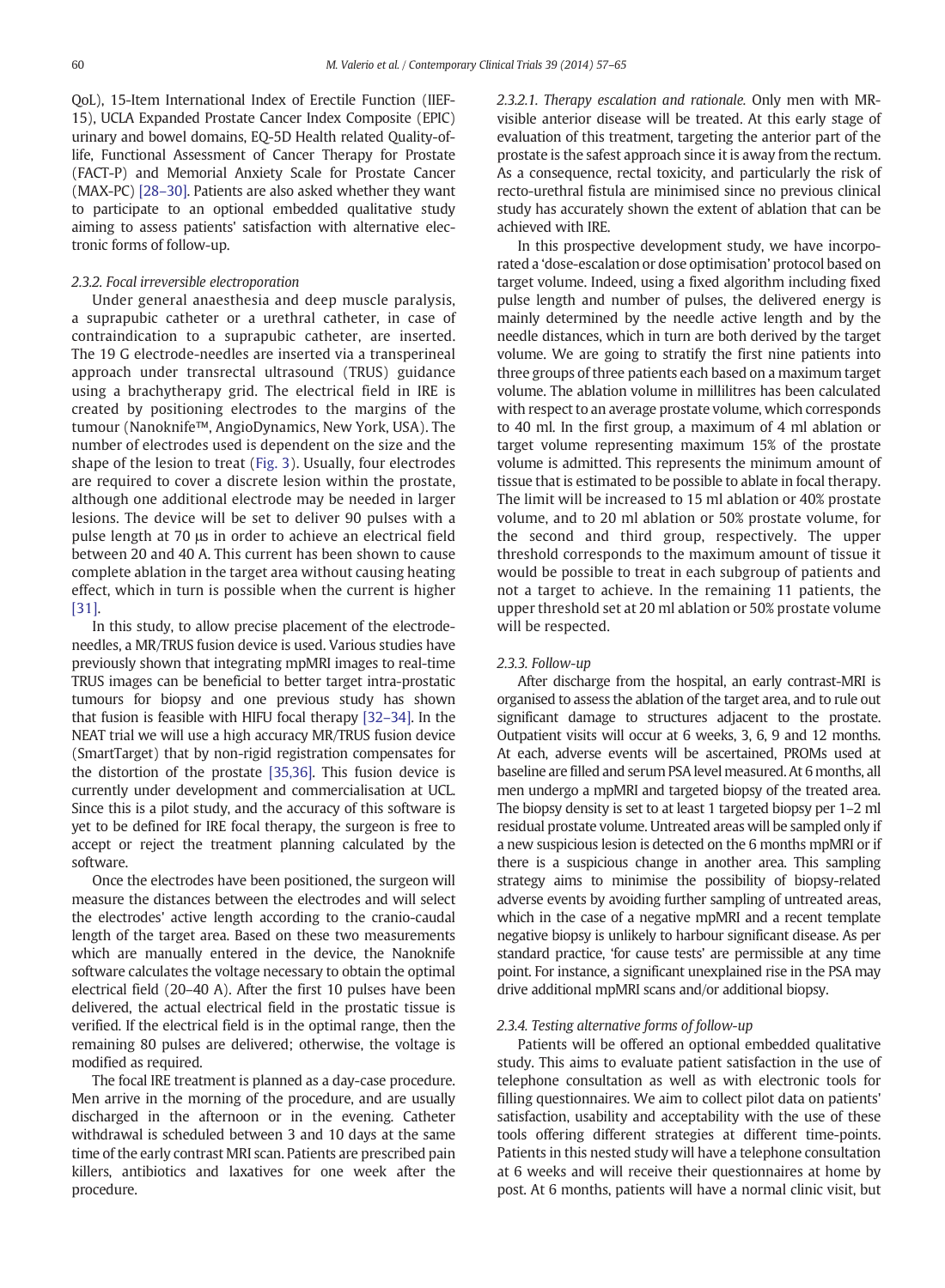<span id="page-4-0"></span>

| <b>Visit</b>                                                                                         |                                                                                      | 1                                                                              | $\overline{2}$ | 3<br>$(3-10 \text{ days})$ | $\overline{\mathbf{A}}$<br>(6 weeks) | 5<br>$(3$ months) | 6<br>(6 months) | $\overline{7}$<br>$(9$ months) | 8<br>(12 months) |
|------------------------------------------------------------------------------------------------------|--------------------------------------------------------------------------------------|--------------------------------------------------------------------------------|----------------|----------------------------|--------------------------------------|-------------------|-----------------|--------------------------------|------------------|
| Consent                                                                                              |                                                                                      | x                                                                              |                |                            |                                      |                   |                 |                                |                  |
|                                                                                                      | <b>PSA blood test</b>                                                                | x                                                                              |                |                            | X                                    | x                 | x               | x                              | X                |
| <b>Questionnaires Pack 1</b><br>(IPSS, IPSS-QoL, IIEF-15,<br>EPIC-urinary, EPIC bowel,<br>EQ-5D QoL) |                                                                                      | X                                                                              |                | X                          | X                                    | x                 | x               | x                              | x                |
| <b>Questionnaires Pack 2</b><br>(FACT-P, MAX-PC)                                                     |                                                                                      | X                                                                              |                | X                          |                                      |                   |                 |                                | X                |
| <b>MRI</b>                                                                                           |                                                                                      |                                                                                |                | x                          |                                      |                   | X               |                                |                  |
| Targeted biopsy of the<br>treated area                                                               |                                                                                      |                                                                                |                |                            |                                      |                   | X               |                                |                  |
| <b>Focal Irreversible</b><br>Electroporation                                                         |                                                                                      |                                                                                | x              |                            |                                      |                   |                 |                                |                  |
| <b>Catheter removal</b>                                                                              |                                                                                      |                                                                                |                | X                          |                                      |                   |                 |                                |                  |
|                                                                                                      | Strategy 1:<br>Telephone follow-up with paper-based questionnaires posted to patient |                                                                                |                |                            |                                      |                   |                 |                                |                  |
|                                                                                                      | Strategy 2:                                                                          | Clinic visit with electronic completion of questionnaires on e-tablet computer |                |                            |                                      |                   |                 |                                |                  |
|                                                                                                      | Telephone follow-up with online completion of questionnaires<br>Strategy 3:          |                                                                                |                |                            |                                      |                   |                 |                                |                  |

Fig. 2. Single visit schedule throughout the trial. Patient in the embedded qualitative study will have visits 4, 6 and 7 carried out in an alternative electronic manner, as shown in the table and legends.

they will complete the questionnaires using a tablet hand-held computer in the research clinic prior to meeting the clinician. At 9 months, patients will have a telephone consultation and will complete online questionnaires. Finally, following the last clinic visit at 12 months, men in the embedded study will be interviewed using a standardized semi-structured questionnaire. The interviews will last around 30 min, and will be audiotaped and transcribed. Thematic extraction will be used to determine whether these men found the method of data collection acceptable, easy to use and would continue to use it. Direct anonymised quotes will be used to illustrate particular

themes which evolve. The purpose of the embedded study will be to determine optimal and cost-effective follow-up methods in future studies.

#### 2.3.5. Stopping rules

In case a recto-urethral fistula, assessed clinically or radiologically, occurs in any one patient at any time, the IDMC will review the case and make recommendations to the TSC. Any further treatments will be halted while this occurs. We envisage that the target volume will be reduced to the preceding maximum volume. If a recto-urethral fistula occurs



Fig. 3. This a representative diagram of the treatment planning for irreversible electroporation of the prostate. Left and right images represent an axial and sagittal views of a TRUS, respectively. The electrodes are positioned around the lesion to treat (left image), highlighted as a red spot. A given active length exposure (blue arrow in the right image) is determined according to the longitudinal dimension of the lesion.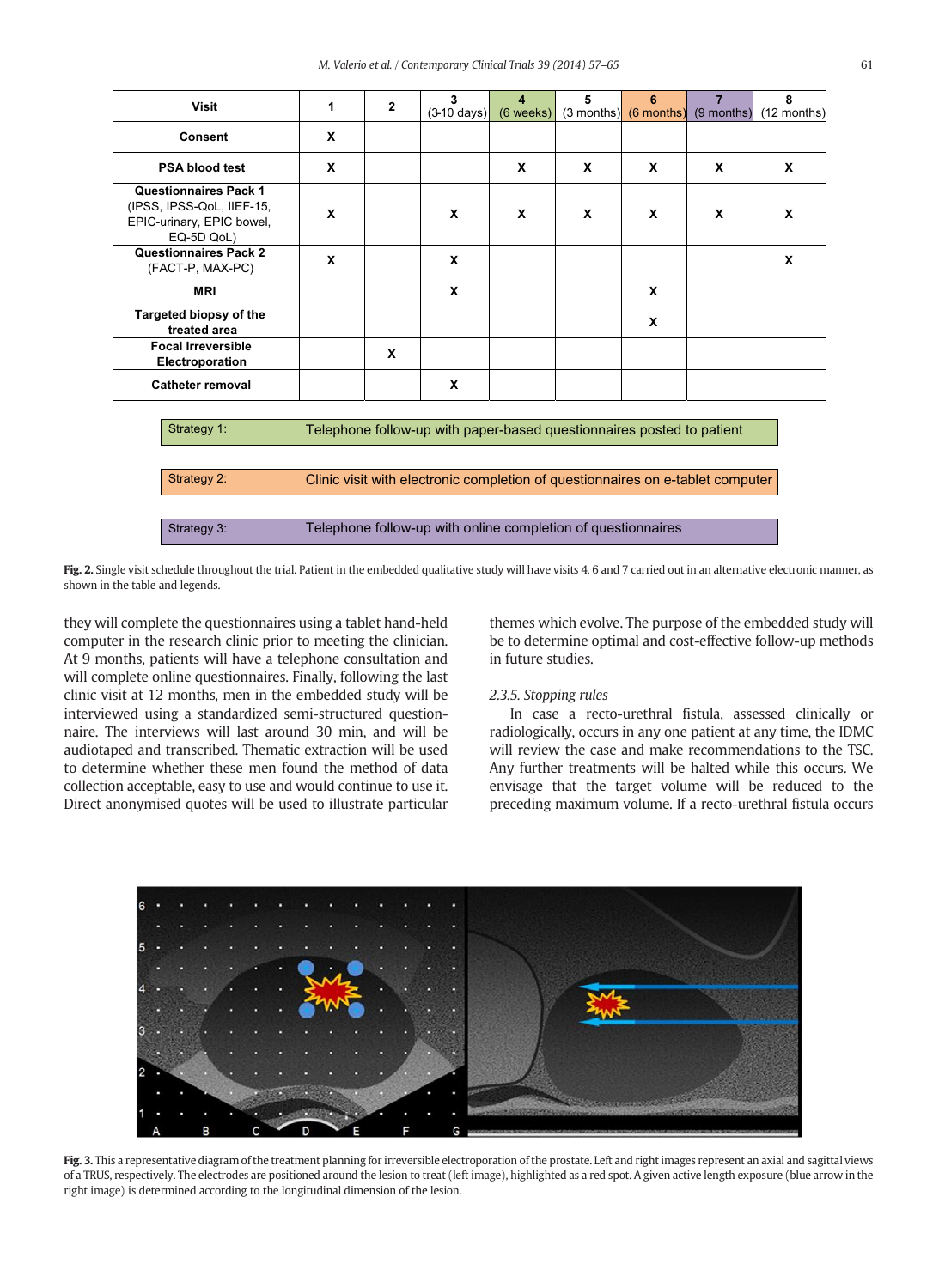in more than one patient, the IDMC and TSC will evaluate whether it is safe to proceed with the trial.

# 2.3.6. Objectives

The primary objective is to determine the adverse events, genito-urinary and rectal side-effect profile at 12 months after focal IRE.

There are a number of secondary objectives included in the study. First, to collect pilot data on the disease control rates of focal IRE for the treatment of prostate cancer localised in the anterior part of the prostate using post-treatment biopsy. Second, to report the rate of patients achieving a trifecta (padfree/leak-free urinary continence, erections sufficient for penetrative intercourse, and absence of clinically significant disease in the treatment area). Third, to determine domain-specific genitourinary, rectal toxicity and health-related quality of life after IRE. Fourth, to obtain pilot data on the utility of mpMRI in the followup of focal IRE. Fifth, to explore the utility of using a MR/TRUS fusion device for delivering focal IRE. Finally, in men participating within the embedded qualitative study, we will assess patient usability, acceptability and satisfaction in the use of electronic tools and in telephone consultations.

#### 2.3.7. Statistical analysis

2.3.7.1. Sample size calculation. As the primary objective of the study is to determine the toxicity profile of focal IRE, the sample size was calculated on the basis of common adverse events, which are urinary incontinence and erectile dysfunction. Further, since the results could be used to progress to a IDEAL stage 2b multi-centre therapeutic confirmatory study with 2–3 years of follow-up, it is essential to have a sample size that gives appropriate precision around these key outcomes. Considering an expected proportion of pad-free/leak-free urinary continence of 95%, and a rate at 10% of erectile dysfunction, the  $\pm$ 95% CI around such proportions with  $n = 10$ ,  $n = 20$  and  $n = 25$  would be at 13.5%, 9.55% and 8.5% for incontinence, and at for 18.6%, 13.2% and 11.8% for erectile dysfunction, respectively. We have therefore chosen to set the sample size at  $n = 20$ , as there is significant increased precision from  $n = 10$  ( $\Delta = 3.95\%$  and 5.4%), but little improvement is achieved if more patients are included ( $\Delta = 1.05$  and 1.4%).

2.3.7.2. Primary outcome. Primary outcome will be measured by PROMs evaluating sexual, urinary and rectal toxicity. Sexual outcome will be estimated by the rate of men with erectile dysfunction, defined by an inability to have erections sufficient for penetrative intercourse, as measured by the IIEF-15 questionnaire. Primary and secondary outcomes will be reported along with 95% confidence intervals.

2.3.7.3. Secondary outcomes. Various outcome measures will be used according to the specific outcome of interest. The rate of clinically significant disease and of any disease will be calculated using the findings of targeted biopsy of the treated area at 6 months. Adding this rate to sexual and continence primary outcomes, we will estimate the rate of trifecta status achievement. The proportion of domain-specific genito-urinary and rectal toxicity as well as health-related quality of life will be estimated using validated questionnaires (IPSS, IPSS-QoL, IIEF-15, UCLA-EPIC urinary and bowel domain, EQ-5D QoL, FACT-P and MAX-PC). The utility of mpMRI in detecting residual/ recurrent disease will be evaluated against follow-up biopsy (reference test) to calculate point estimates of sensitivity, specificity, negative and positive predictive values. Pilot data on the utility of MR/TRUS fusion device for delivering focal IRE will be evaluated by the proportion of men in which the planned treatment volume was changed. The use of electronic tools and of telephone follow-up after treatment will be evaluated by a qualitative thematic analysis.

### 3. Discussion

NEAT is an IDEAL prospective development 2a study. As opposed to new drug development, in which the pathway is rigorous, established and protected by strict observance of rules, the assessment of new technologies in surgery is recognised to be more fluid, less rigorous, and commonly based on retrospective rather than on prospective study designs. There are a number of factors that make surgery a more difficult field in which to apply multi-step rigorous study designs: the complexity of interventions, the learning curve, and the surgeons' and patients' equipoise. The recognition of these issues has led to the development of a specific pathway for the evaluation of novel surgical procedures, which is more feasible in the surgical environment, and at the same time ensures patients' safety and meaningful results [\[13,37,38\].](#page-7-0)

Following on from pre-clinical studies testing IRE and one stage I trial, NEAT represents the next natural step in the assessment of this new technology for treating localised prostate cancer. The study population, the intervention and the selected outcomes have been chosen to achieve meaningful results by which to determine whether a larger trial is necessary.

One area that requires further elaboration is the definition of what constitutes clinically significant prostate cancer. In other words, disease that would otherwise impact on a man's quality of life or life expectancy, if left untreated. There is no general consensus on what represents clinically significant prostate cancer, but it is well recognised that most prostate cancers do not impact on survival. Nonetheless, there is strong evidence that tumour stage, grade and volume are substantial features of clinically significant disease. In localised prostate cancer, Gleason grade is the most significant predictor of mortality. In large cohort studies, patients with pure Gleason  $3 + 3$  had rarely metastasised or died from their disease over a 15 year period of follow-up [\[4,39\].](#page-7-0) As in other malignancies, cancer volume is also a determinant of aggressiveness, but the threshold volume has not been determined. Historically, thresholds between 0.2 and 0.5 ml have been considered significant, although one recent study based on the findings of a large European RCT (ERSPC) has shown that this volume may be up to 1.3 ml in a screened population [\[40,41\]](#page-8-0). We will carefully select men using state-of-the-art diagnostic tests (mpMRI and template with targeted biopsy) that have the ability to minimise the possibility of disease misclassification and leaving clinically significant disease untreated. The strict histological classification used for significant disease in particular predicts the presence of a lesion with volume  $\geq 0.2$  ml with over 95% sensitivity [\[42\]](#page-8-0). The population of men is therefore likely to benefit most from undergoing a tissue-preserving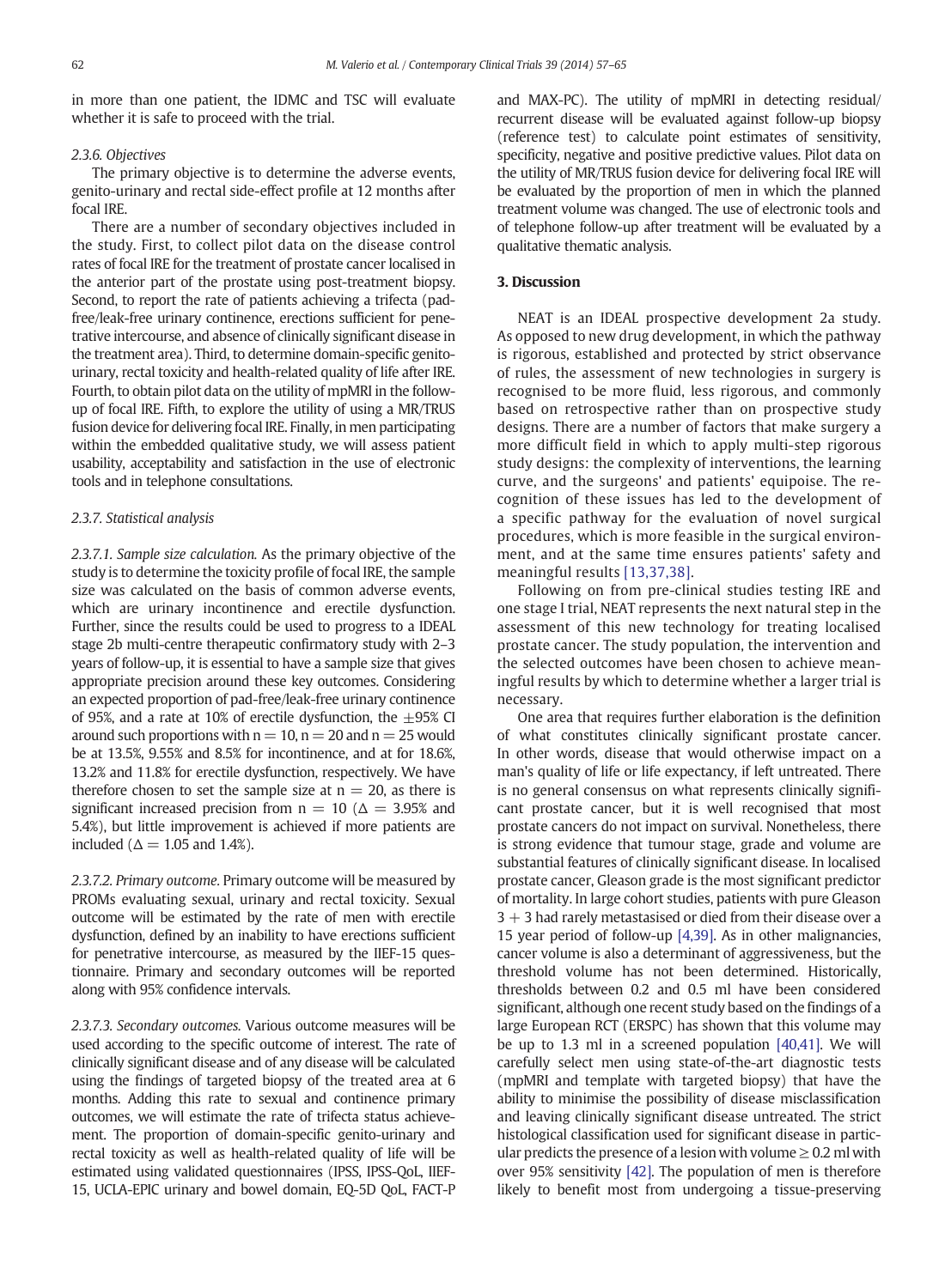approach that can potentially combine the oncological benefit with preservation of function. In addition, the selection of only men with anterior disease makes the possibility of rectourethral fistula, which represents the most significant complication after focal therapy in prostate cancer, very unlikely to happen.

IRE is a procedure with potentially attractive characteristics which may be ideal for delivering focal therapy in the prostate especially as it has been shown to have tissue-selectivity in preclinical models [\[8\]](#page-7-0). Animal studies have demonstrated that the application of therapeutic IRE led to homogeneous ablation of prostatic tissue with preservation of collagenous structures, which in the prostate means the urethral sphincter, the neurovascular bundles, and the urethra [\[11\]](#page-7-0). If this was true in clinical studies such as NEAT, the most significant sideeffects of prostate treatments, namely urinary incontinence and erectile dysfunction may be further minimised. The application of IRE in a homogeneous group of men in a standardized fashion will assist to appropriately verify these aspects of the technology.

Some discussions of the secondary efficacy parameters that we propose to use are warranted here. Most previous studies assessing the efficacy of various sources of energy to deliver focal therapy in the prostate have been negatively impacted by the absence of systematic assessment of ablative success or failure [\[6\].](#page-7-0) This is a key methodological problem in the assessment of treatments for prostate cancer. Indeed, as the natural history is prolonged, and these early studies have short to medium follow-up, survival is difficult to include as an outcome measure of oncological efficacy, so the incorporation of reliable surrogate outcome measures has gained some merit [\[6\].](#page-7-0) While PSA is considered a valid outcome measure for radical prostate cancer treatments, it is not validated after focal therapy and due to the ongoing secretion of PSA by untreated tissue might not be valuable. Also, although the selection of only men with MR-visible lesions makes the detection of oncological failure potentially easier with imaging, mpMRI is also not validated as a measure of local control after IRE although studies have shown its utility after HIFU and cryotherapy [\[43,44\].](#page-8-0) As a consequence of these comments, the only reliable measure of ablation remains the histological analysis of the tissue in the treatment area, which in this study in included with a high sampling density.

#### 3.1. Study limitations

The first limitation is linked to one of the advantages for patients in terms of safety, which is the anterior location of the prostatic cancer as this limits external validity of the treatment since around two-thirds of prostatic cancers are located in the posterior prostate which is histologically different to the anterior prostate and thus IRE may have different effect. Thus, as the successful treatment of the target area is closely linked to the inner electrical characteristics of that target, the success or the failure of the treatment of the anterior prostate would not extrapolate to a similar result if the same treatment were applied to the posterior prostate.

Further, the study is a single centre trial in a tertiary hospital particularly expert with focal therapy and needle-based transperineal prostate procedures; therefore, the results of this study are unlikely to allow wide generalization. While we

acknowledge this limitation, and clearly multi-centre studies will be necessary, the single centre expert setting is the preferred context in which to allow ideal development of new technologies.

Another limitation may be the validity of PROMs filled using alternative methods, for those men participating to the nested qualitative study. Validated PROMs represent robust instruments for assessing a given outcome, but paper-based questionnaires completed during a clinic visit may not represent the optimal manner by which to collect them. Also, clinic visits themselves, although necessary in a trial setting, when part of standard care if a trial determined this so, oblige patients to physically come every time, which is both time-consuming and expensive for the patient and expensive for a healthcare system. The use of telephone follow-up and of electronic tools might address this timely issue and various models have been shown to be successful [\[45\].](#page-8-0) However, the validity of such tools has not been compared to traditional paper-based questionnaires in the setting of experimental prostate cancer treatments. There might be a verification bias as men might respond differently when using such tools. While we accept this as a limitation, we believe this study is justified by the need for determining the satisfaction of men with these tools, which if positive can enhance trials feasibility. In addition, all the electronic tools were used in interim visits, whereas baseline and last-visit PROMs were completed in a traditional manner. Thus, the variation in time might be affected, but the final outcome will not.

#### 4. Conclusion

The NEAT trial will allow an appropriate evaluation of focal IRE in men with localised prostate cancer by using validated patient reported outcomes and systematic assessment of local efficacy. The outcomes of NEAT may be used to progress to a large confirmatory multi-centre trial. This adaptive design may provide guidance in the challenging landscape of health technology assessment in prostate cancer therapy.

#### Conflict of interest

M. Valerio has received funding for conference attendance from Geoscan Medical and from AngioDynamics. M. Emberton and H.U. Ahmed receive funding from Sonacare, GSK and Advanced Medical Diagnostics for clinical trials. M. Emberton is a paid consultant to Steba Biotech, AngioDynamics and SonaCare Medical (previously called USHIFU). H. U. Ahmed is a paid consultant to Sonacare Medical (through membership of Data Monitoring and Safety Board for a clinical trial using the Sonablate™500 HIFU device in the USA). Both have previously received consultancy payments from Oncura/GE Healthcare and Steba Biotech. L. Dickinson has received trial funding support from SonaCare Medical and previously consultancy fees from SonaCare Medical and Oncura. None of these sources had any input whatsoever into this article.

#### Acknowledgements

The Prostate Cancer UK charity supports the trial with a restricted grant for supporting the infrastructure of the study. Angiodynamics Inc. (New York, USA) support the study by providing the device and the probes cost-free for the duration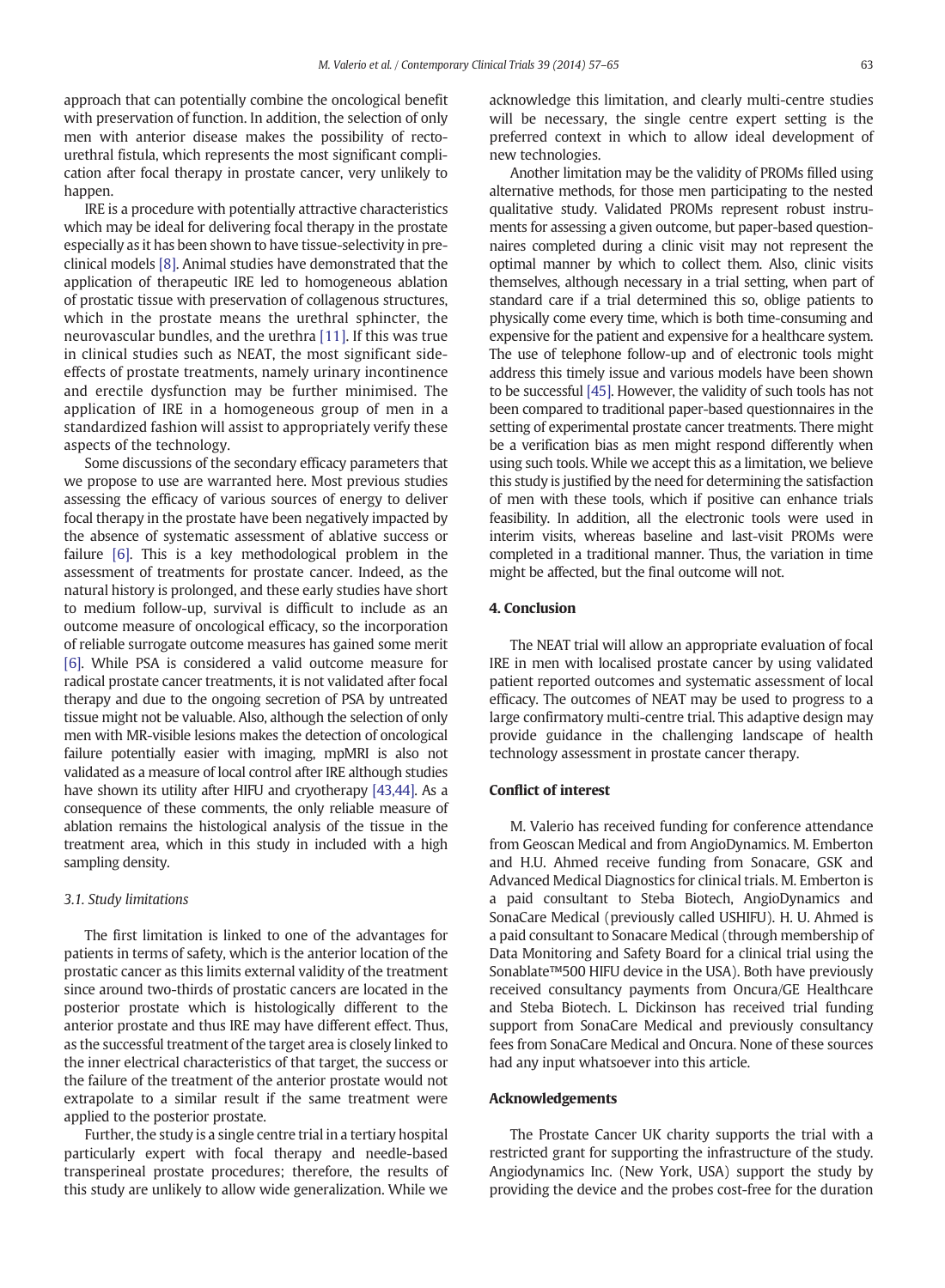<span id="page-7-0"></span>of the study. The company has had no involvement in writing or editing the protocol, study conduct and will have no input in presenting the results in conferences, congresses and/or papers. The SICPA Foundation supports the ongoing fellowship and PhD programme of M. Valerio.

M. Emberton and H.U. Ahmed receive funding for other research projects/programmes from the Medical Research Council (UK), the Pelican Cancer Foundation charity, Prostate Cancer UK (G2011-53), St Peters Trust charity, the Wellcome Trust, UK Department of Health, National Institute of Health Research-Health Technology Assessment programme, National Institute of Health Research-Invention for Innovation (i4i) programme, and the US National Institute of Health-National Cancer Institute. M. Emberton receives funding in part from the UK National Institute of Health Research UCLH/UCL Comprehensive Biomedical Research Centre.

#### References

- [1] [Wilt TJ, Brawer MK, Jones KM, Barry MJ, Aronson WJ, Fox S, et al. Radical](http://refhub.elsevier.com/S1551-7144(14)00115-3/rf0005) [prostatectomy versus observation for localized prostate cancer. N Engl J](http://refhub.elsevier.com/S1551-7144(14)00115-3/rf0005) [Med 2012;367:203](http://refhub.elsevier.com/S1551-7144(14)00115-3/rf0005)–13.
- [2] [Schroder FH, Hugosson J, Roobol MJ, Tammela TL, Ciatto S, Nelen V, et al.](http://refhub.elsevier.com/S1551-7144(14)00115-3/rf0010) [Prostate-cancer mortality at 11 years of follow-up. N Engl J Med 2012;](http://refhub.elsevier.com/S1551-7144(14)00115-3/rf0010) [366:981](http://refhub.elsevier.com/S1551-7144(14)00115-3/rf0010)–90.
- [3] [Ahmed HU, Arya M, Freeman A, Emberton M. Do low-grade and low](http://refhub.elsevier.com/S1551-7144(14)00115-3/rf0015)[volume prostate cancers bear the hallmarks of malignancy? Lancet Oncol](http://refhub.elsevier.com/S1551-7144(14)00115-3/rf0015) [2012;13:e509](http://refhub.elsevier.com/S1551-7144(14)00115-3/rf0015)–17.
- [4] [Eggener SE, Scardino PT, Walsh PC, Han M, Partin AW, Trock BJ, et al.](http://refhub.elsevier.com/S1551-7144(14)00115-3/rf0020) [Predicting 15-year prostate cancer specific mortality after radical](http://refhub.elsevier.com/S1551-7144(14)00115-3/rf0020) [prostatectomy. J Urol 2011;185:869](http://refhub.elsevier.com/S1551-7144(14)00115-3/rf0020)–75.
- [5] [Resnick MJ, Koyama T, Fan KH, Albertsen PC, Goodman M, Hamilton AS,](http://refhub.elsevier.com/S1551-7144(14)00115-3/rf0025) [et al. Long-term functional outcomes after treatment for localized](http://refhub.elsevier.com/S1551-7144(14)00115-3/rf0025) [prostate cancer. N Engl J Med 2013;368:436](http://refhub.elsevier.com/S1551-7144(14)00115-3/rf0025)–45.
- [6] Valerio M, Ahmed HU, Emberton M, Lawrentschuk N, Lazzeri M, Montironi R, et al. The role of focal therapy in the management of localised prostate cancer: a systematic review. Eur Urol 2013. [http://dx.](http://dx.doi.org/10.1016/j.eururo.2013.05.048) [doi.org/10.1016/j.eururo.2013.05.048.](http://dx.doi.org/10.1016/j.eururo.2013.05.048)
- [7] [Valerio M, Emberton M, Barret E, Eberli D, Eggener SE, Ehdaie B, et al.](http://refhub.elsevier.com/S1551-7144(14)00115-3/rf0210) [Health technology assessment in evolution](http://refhub.elsevier.com/S1551-7144(14)00115-3/rf0210) — focal therapy in localised [prostate cancer. Expert Rev Anticancer Ther 2014:1](http://refhub.elsevier.com/S1551-7144(14)00115-3/rf0210)–9.
- $\hat{B}$  [Onik G, Mikus P, Rubinsky B. Irreversible electroporation: implications for](http://refhub.elsevier.com/S1551-7144(14)00115-3/rf0030) [prostate ablation. Technol Cancer Res Treat 2007;6:295](http://refhub.elsevier.com/S1551-7144(14)00115-3/rf0030)–300.
- [9] [Philips P, Hays D, Martin RC. Irreversible electroporation ablation \(IRE\) of](http://refhub.elsevier.com/S1551-7144(14)00115-3/rf0035) [unresectable soft tissue tumors: learning curve evaluation in the first 150](http://refhub.elsevier.com/S1551-7144(14)00115-3/rf0035) [patients treated. PLoS One 2013;8:e76260.](http://refhub.elsevier.com/S1551-7144(14)00115-3/rf0035)
- [10] [Li W, Fan Q, Ji Z, Qiu X, Li Z. The effects of irreversible electroporation](http://refhub.elsevier.com/S1551-7144(14)00115-3/rf0040) [\(IRE\) on nerves. PLoS One 2011;6:e18831.](http://refhub.elsevier.com/S1551-7144(14)00115-3/rf0040)
- [11] [Tsivian M, Polascik TJ. Bilateral focal ablation of prostate tissue using low](http://refhub.elsevier.com/S1551-7144(14)00115-3/rf0045)[energy direct current \(LEDC\): a preclinical canine study. BJU Int 2013;](http://refhub.elsevier.com/S1551-7144(14)00115-3/rf0045) [112:526](http://refhub.elsevier.com/S1551-7144(14)00115-3/rf0045)–30.
- [12] Neal II RE, Millar IL, Kavnoudias H, Royce P, Rosenfeldt F, Pham A, [et al. In vivo characterization and numerical simulation of prostate](http://refhub.elsevier.com/S1551-7144(14)00115-3/rf0050) [properties for non-thermal irreversible electroporation ablation.](http://refhub.elsevier.com/S1551-7144(14)00115-3/rf0050) [Prostate 2014;74:458](http://refhub.elsevier.com/S1551-7144(14)00115-3/rf0050)–68.
- [13] McCulloch P, Cook JA, Altman DG, Heneghan C, Diener MK, IDEAL [framework for surgical innovation 1: the idea and development stages.](http://refhub.elsevier.com/S1551-7144(14)00115-3/rf0055) [BMJ 2013;346:f3012.](http://refhub.elsevier.com/S1551-7144(14)00115-3/rf0055)
- [14] MRC guidelines: developing and evaluating complex interventions. [http://](http://www.mrc.ac.uk/Utilities/Documentrecord/index.htm?d=MRC004871) [www.mrc.ac.uk/Utilities/Documentrecord/index.htm?d=MRC004871](http://www.mrc.ac.uk/Utilities/Documentrecord/index.htm?d=MRC004871); 2008.
- [15] [van den Bos W, Muller BG, Ahmed H, Bangma CH, Barret E, Crouzet S,](http://refhub.elsevier.com/S1551-7144(14)00115-3/rf0220) [et al. Focal therapy in prostate cancer: international multidisciplinary](http://refhub.elsevier.com/S1551-7144(14)00115-3/rf0220) [consensus on trial design. Eur Urol 2014;65\(6\):1078](http://refhub.elsevier.com/S1551-7144(14)00115-3/rf0220)–83.
- [16] [de la Rosette J, Ahmed H, Barentsz J, Johansen TB, Brausi M, Emberton M,](http://refhub.elsevier.com/S1551-7144(14)00115-3/rf0060) [et al. Focal therapy in prostate cancer-report from a consensus panel. J](http://refhub.elsevier.com/S1551-7144(14)00115-3/rf0060) [Endourol 2010;24:775](http://refhub.elsevier.com/S1551-7144(14)00115-3/rf0060)–80.
- [17] [Eggener S, Salomon G, Scardino PT, De la Rosette J, Polascik TJ, Brewster S.](http://refhub.elsevier.com/S1551-7144(14)00115-3/rf0065) [Focal therapy for prostate cancer: possibilities and limitations. Eur Urol](http://refhub.elsevier.com/S1551-7144(14)00115-3/rf0065) [2010;58:57](http://refhub.elsevier.com/S1551-7144(14)00115-3/rf0065)–64.
- [18] [Jarow JP, Thompson IM, Kluetz PG, Baxley J, Sridhara R, Scardino P, et al.](http://refhub.elsevier.com/S1551-7144(14)00115-3/rf0225) [Drug and device development for localized prostate cancer: report of a](http://refhub.elsevier.com/S1551-7144(14)00115-3/rf0225) [Food and Drug Administration/American Urological Association public](http://refhub.elsevier.com/S1551-7144(14)00115-3/rf0225) [workshop. Urology 2014;83\(5\):975](http://refhub.elsevier.com/S1551-7144(14)00115-3/rf0225)–8.
- [19] [Simmons LA, Ahmed HU, Moore CM, Punwani S, Freeman A, Hu Y, et al.](http://refhub.elsevier.com/S1551-7144(14)00115-3/rf0070) The PICTURE study — [prostate imaging \(multi-parametric MRI and](http://refhub.elsevier.com/S1551-7144(14)00115-3/rf0070) [prostate histoscanning\) compared to transperineal ultrasound guided](http://refhub.elsevier.com/S1551-7144(14)00115-3/rf0070) [biopsy for significant prostate cancer risk evaluation. Contemp Clin Trials](http://refhub.elsevier.com/S1551-7144(14)00115-3/rf0070) [2014;37:69](http://refhub.elsevier.com/S1551-7144(14)00115-3/rf0070)–83.
- [20] [Barentsz JO, Richenberg J, Clements R, Choyke P, Verma S, Villeirs G, et al.](http://refhub.elsevier.com/S1551-7144(14)00115-3/rf0075) [ESUR prostate MR guidelines 2012. Eur Radiol 2012;22:746](http://refhub.elsevier.com/S1551-7144(14)00115-3/rf0075)–57.
- [21] [Dickinson L, Ahmed HU, Allen C, Barentsz JO, Carey B, Futterer JJ, et al.](http://refhub.elsevier.com/S1551-7144(14)00115-3/rf0080) [Magnetic resonance imaging for the detection, localisation, and character](http://refhub.elsevier.com/S1551-7144(14)00115-3/rf0080)[isation of prostate cancer: recommendations from a European consensus](http://refhub.elsevier.com/S1551-7144(14)00115-3/rf0080) [meeting. Eur Urol 2011;59:477](http://refhub.elsevier.com/S1551-7144(14)00115-3/rf0080)–94.
- [22] [Turkbey B, Pinto PA, Mani H, Bernardo M, Pang Y, McKinney YL, et al.](http://refhub.elsevier.com/S1551-7144(14)00115-3/rf0085) [Prostate cancer: value of multiparametric MR imaging at 3 T for](http://refhub.elsevier.com/S1551-7144(14)00115-3/rf0085) detection–[histopathologic correlation. Radiology 2010;255:89](http://refhub.elsevier.com/S1551-7144(14)00115-3/rf0085)–99.
- [23] [Arumainayagam N, Ahmed HU, Moore CM, Freeman A, Allen C, Sohaib SA,](http://refhub.elsevier.com/S1551-7144(14)00115-3/rf0090) [et al. Multiparametric MR imaging for detection of clinically significant](http://refhub.elsevier.com/S1551-7144(14)00115-3/rf0090) [prostate cancer: a validation cohort study with transperineal template](http://refhub.elsevier.com/S1551-7144(14)00115-3/rf0090) [prostate mapping as the reference standard. Radiology 2013;268:761](http://refhub.elsevier.com/S1551-7144(14)00115-3/rf0090)–9.
- [24] [Crawford ED, Rove KO, Barqawi AB, Maroni PD, Werahera PN, Baer CA,](http://refhub.elsevier.com/S1551-7144(14)00115-3/rf0095) [et al. Clinical-pathologic correlation between transperineal mapping](http://refhub.elsevier.com/S1551-7144(14)00115-3/rf0095) [biopsies of the prostate and three-dimensional reconstruction of](http://refhub.elsevier.com/S1551-7144(14)00115-3/rf0095) [prostatectomy specimens. Prostate 2013;73:778](http://refhub.elsevier.com/S1551-7144(14)00115-3/rf0095)–87.
- [25] [Hu Y, Ahmed HU, Carter T, Arumainayagam N, Lecornet E, Barzell W, et al.](http://refhub.elsevier.com/S1551-7144(14)00115-3/rf0100) [A biopsy simulation study to assess the accuracy of several transrectal](http://refhub.elsevier.com/S1551-7144(14)00115-3/rf0100) [ultrasonography \(TRUS\)-biopsy strategies compared with template](http://refhub.elsevier.com/S1551-7144(14)00115-3/rf0100) [prostate mapping biopsies in patients who have undergone radical](http://refhub.elsevier.com/S1551-7144(14)00115-3/rf0100) [prostatectomy. BJU Int 2012;110:812](http://refhub.elsevier.com/S1551-7144(14)00115-3/rf0100)–20.
- [26] Thompson JE, Moses D, Shnier R, Brenner P, Delprado W, Ponsky L, et al. Multiparametric magnetic resonance imaging guided diagnostic biopsy detects significant prostate cancer and could reduce unnecessary biopsies and over detection: a prospective study. J Urol 2014. [http://dx.doi.org/10.](http://dx.doi.org/10.1016/j.juro.2014.01.014) [1016/j.juro.2014.01.014](http://dx.doi.org/10.1016/j.juro.2014.01.014).
- [27] [Kasivisvanathan V, Dufour R, Moore CM, Ahmed HU, Abd-Alazeez M,](http://refhub.elsevier.com/S1551-7144(14)00115-3/rf0110) [Charman SC, et al. Transperineal magnetic resonance image targeted](http://refhub.elsevier.com/S1551-7144(14)00115-3/rf0110) [prostate biopsy versus transperineal template prostate biopsy in the](http://refhub.elsevier.com/S1551-7144(14)00115-3/rf0110) [detection of clinically significant prostate cancer. J Urol 2013;](http://refhub.elsevier.com/S1551-7144(14)00115-3/rf0110) [189:860](http://refhub.elsevier.com/S1551-7144(14)00115-3/rf0110)–6.
- [28] [Wei JT, Dunn RL, Litwin MS, Sandler HM, Sanda MG. Development and](http://refhub.elsevier.com/S1551-7144(14)00115-3/rf0115) [validation of the expanded prostate cancer index composite \(EPIC\) for](http://refhub.elsevier.com/S1551-7144(14)00115-3/rf0115) [comprehensive assessment of health-related quality of life in men with](http://refhub.elsevier.com/S1551-7144(14)00115-3/rf0115) [prostate cancer. Urology 2000;56:899](http://refhub.elsevier.com/S1551-7144(14)00115-3/rf0115)–905.
- [29] [Esper P, Mo F, Chodak G, Sinner M, Cella D, Pienta KJ. Measuring quality of](http://refhub.elsevier.com/S1551-7144(14)00115-3/rf0120) [life in men with prostate cancer using the functional assessment of cancer](http://refhub.elsevier.com/S1551-7144(14)00115-3/rf0120) [therapy-prostate instrument. Urology 1997;50:920](http://refhub.elsevier.com/S1551-7144(14)00115-3/rf0120)–8.
- [30] [Roth AJ, Rosenfeld B, Kornblith AB, Gibson C, Scher HI, Curley-Smart T,](http://refhub.elsevier.com/S1551-7144(14)00115-3/rf0125) [et al. The memorial anxiety scale for prostate cancer: validation of a new](http://refhub.elsevier.com/S1551-7144(14)00115-3/rf0125) [scale to measure anxiety in men with prostate cancer. Cancer 2003;](http://refhub.elsevier.com/S1551-7144(14)00115-3/rf0125) [97:2910](http://refhub.elsevier.com/S1551-7144(14)00115-3/rf0125)–8.
- [31] [Rubinsky J, Onik G, Mikus P, Rubinsky B. Optimal parameters for the](http://refhub.elsevier.com/S1551-7144(14)00115-3/rf0130) [destruction of prostate cancer using irreversible electroporation. J Urol](http://refhub.elsevier.com/S1551-7144(14)00115-3/rf0130) [2008;180:2668](http://refhub.elsevier.com/S1551-7144(14)00115-3/rf0130)–74.
- [32] [Siddiqui MM, Rais-Bahrami S, Truong H, Stamatakis L, Vourganti S, Nix J,](http://refhub.elsevier.com/S1551-7144(14)00115-3/rf0135) [et al. Magnetic resonance imaging/ultrasound-fusion biopsy significantly](http://refhub.elsevier.com/S1551-7144(14)00115-3/rf0135) [upgrades prostate cancer versus systematic 12-core transrectal ultra](http://refhub.elsevier.com/S1551-7144(14)00115-3/rf0135)[sound biopsy. Eur Urol 2013;64:713](http://refhub.elsevier.com/S1551-7144(14)00115-3/rf0135)–9.
- [33] [Sonn GA, Chang E, Natarajan S, Margolis DJ, Macairan M, Lieu P, et al.](http://refhub.elsevier.com/S1551-7144(14)00115-3/rf0140) [Value of targeted prostate biopsy using magnetic resonance-ultrasound](http://refhub.elsevier.com/S1551-7144(14)00115-3/rf0140) [fusion in men with prior negative biopsy and elevated prostate-specific](http://refhub.elsevier.com/S1551-7144(14)00115-3/rf0140) [antigen. Eur Urol 2014;65:809](http://refhub.elsevier.com/S1551-7144(14)00115-3/rf0140)–15.
- [34] [Dickinson L, Hu Y, Ahmed HU, Allen C, Kirkham AP, Emberton M, et al.](http://refhub.elsevier.com/S1551-7144(14)00115-3/rf0145) [Image-directed, tissue-preserving focal therapy of prostate cancer: a](http://refhub.elsevier.com/S1551-7144(14)00115-3/rf0145) [feasibility study of a novel deformable magnetic resonance-ultrasound](http://refhub.elsevier.com/S1551-7144(14)00115-3/rf0145) [\(MR-US\) registration system. BJU Int 2013;112:594](http://refhub.elsevier.com/S1551-7144(14)00115-3/rf0145)–601.
- [35] [Hu Y, Ahmed HU, Taylor Z, Allen C, Emberton M, Hawkes D, et al. MR to](http://refhub.elsevier.com/S1551-7144(14)00115-3/rf0150) [ultrasound registration for image-guided prostate interventions. Med](http://refhub.elsevier.com/S1551-7144(14)00115-3/rf0150) [Image Anal 2012;16:687](http://refhub.elsevier.com/S1551-7144(14)00115-3/rf0150)–703.
- [36] [Hu Y, Carter TJ, Ahmed HU, Emberton M, Allen C, Hawkes DJ, et al.](http://refhub.elsevier.com/S1551-7144(14)00115-3/rf0155) [Modelling prostate motion for data fusion during image-guided inter](http://refhub.elsevier.com/S1551-7144(14)00115-3/rf0155)[ventions. IEEE Trans Med Imaging 2011;30:1887](http://refhub.elsevier.com/S1551-7144(14)00115-3/rf0155)–900.
- [37] [Cook JA, McCulloch P, Blazeby JM, Beard DJ, Marinac-Dabic D, Sedrakyan](http://refhub.elsevier.com/S1551-7144(14)00115-3/rf0160) [A. IDEAL framework for surgical innovation 3: randomised controlled](http://refhub.elsevier.com/S1551-7144(14)00115-3/rf0160) [trials in the assessment stage and evaluations in the long term study](http://refhub.elsevier.com/S1551-7144(14)00115-3/rf0160) [stage. BMJ 2013;346:f2820.](http://refhub.elsevier.com/S1551-7144(14)00115-3/rf0160)
- [38] [Ergina PL, Barkun JS, McCulloch P, Cook JA, Altman DG. IDEAL framework](http://refhub.elsevier.com/S1551-7144(14)00115-3/rf0165) [for surgical innovation 2: observational studies in the exploration and](http://refhub.elsevier.com/S1551-7144(14)00115-3/rf0165) [assessment stages. BMJ 2013;346:f3011.](http://refhub.elsevier.com/S1551-7144(14)00115-3/rf0165)
- [39] [Ross HM, Kryvenko ON, Cowan JE, Simko JP, Wheeler TM, Epstein JI. Do](http://refhub.elsevier.com/S1551-7144(14)00115-3/rf0170) adenocarcinomas of the prostate with Gleason score  $(GS) \leq 6$  have [the potential to metastasize to lymph nodes? Am J Surg Pathol](http://refhub.elsevier.com/S1551-7144(14)00115-3/rf0170) [2012;36:1346](http://refhub.elsevier.com/S1551-7144(14)00115-3/rf0170)–52.